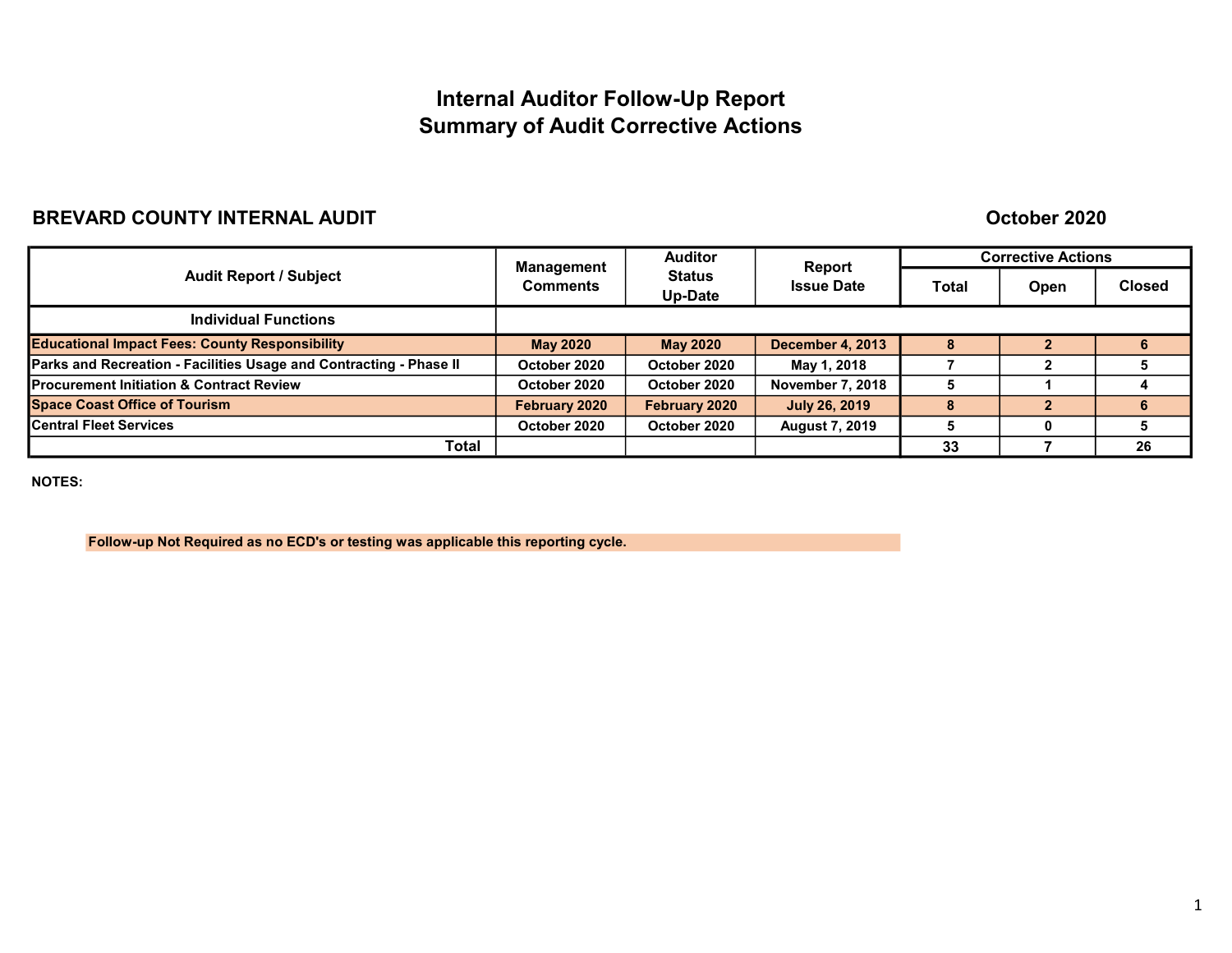#### BREVARD COUNTY INTERNAL AUDIT

Report Issue Date: May 16, 2018

## FUNCTION: Parks and Recreation - Facilities Usage and Contracting

| <b>Risk</b> | <b>Observation #1: Rental Receipts (Permit Applications) (Recurring)</b>                                                                                                                                                                                                                                                                                                                                                                                                                                                                                                                                                                                                                                                                                                                                                                                                                                                                                                                                                                                                                                                                                                                                                                                                                                                                                                                                                                                                       | <b>Management Comments</b><br>as of October 2020                                                                                                                                                                                                                                                                                                                                                                                                                                                                                                                                                                                                                                                                                                                                     | <b>Auditor Comments</b><br>as of October 2020                                                                                                                                                                                                                                                                                                                                                                                                                                                                                                                                                                                                                                                                                                                    | <b>Status</b> |
|-------------|--------------------------------------------------------------------------------------------------------------------------------------------------------------------------------------------------------------------------------------------------------------------------------------------------------------------------------------------------------------------------------------------------------------------------------------------------------------------------------------------------------------------------------------------------------------------------------------------------------------------------------------------------------------------------------------------------------------------------------------------------------------------------------------------------------------------------------------------------------------------------------------------------------------------------------------------------------------------------------------------------------------------------------------------------------------------------------------------------------------------------------------------------------------------------------------------------------------------------------------------------------------------------------------------------------------------------------------------------------------------------------------------------------------------------------------------------------------------------------|--------------------------------------------------------------------------------------------------------------------------------------------------------------------------------------------------------------------------------------------------------------------------------------------------------------------------------------------------------------------------------------------------------------------------------------------------------------------------------------------------------------------------------------------------------------------------------------------------------------------------------------------------------------------------------------------------------------------------------------------------------------------------------------|------------------------------------------------------------------------------------------------------------------------------------------------------------------------------------------------------------------------------------------------------------------------------------------------------------------------------------------------------------------------------------------------------------------------------------------------------------------------------------------------------------------------------------------------------------------------------------------------------------------------------------------------------------------------------------------------------------------------------------------------------------------|---------------|
| <b>High</b> | During our inspection of the 50 facility rental receipts (permit applications) selected for testing, we noted d. Approval authority matrix was developed June,<br>the following exceptions broken down by the respective North, Central and South Areas:<br>North Area (15 samples)<br>• 2 of 3 with the special conditions "Commercial and Open to the Public" did not have the required<br>permits<br>2 of 3 with the special conditions "Commercial and Open to the Public" did not include the required<br>security plan<br>• 2 of 3 with the special conditions "Commercial and Open to the Public" did not have the required<br>certificates of insurance<br>• 3 of 15 did not have documentation to support the fee charged per the fee schedule<br>• 7 of 15 were not signed by the applicant<br>• 6 of 15 were not signed by Department staff<br>Central Area (10 samples)<br>• 4 of 10 were not signed by the applicant<br>• 4 of 10 were not signed by Department staff<br>South Area (25 samples)<br>• 4 of 7 with the special conditions "Commercial and Open to Public" did not include the required<br>security plan<br>• 3 of 7 with the special conditions "Commercial and Open to the Public did not have evidence of<br>approval by the recreation coordinator or above<br>• 1 of 25 - 50% of the fee was not collected within the required time (48 hours)<br>• 10 of 25 were not signed by the applicant<br>• 8 of 25 were not signed by Department staff | 2019. Area Managers have been using the matrix<br>beginning in June 2019, however the documentation<br>of the approvals when required by the authority<br>matrix was either granted orally or if via email, not<br>retained. Controls will be put in place to ensure the<br>approvals are documented within RecTrac. See<br>ladditional comments at observation 3.<br>The Authority Matrix and documentation thereof was<br>formally put in place by the end of November 2019.<br>Testing can proceed in June 2020 but would exclude<br>March 20, 2020 through May 18, 2020 as County<br>facilities were closed due to COVID-19.<br>October 2020 update: Management is in the process<br>of working with the internal auditors to provide a list of<br>facility rentals for testing. | d. We obtained a copy of the Approval Authority Matrix<br>developed by management dated June 2019. However,<br>based on discussions with management, although the<br>Area Managers stated that they started utilizing the<br>matrix beginning in June 2019, documentation of the<br>approvals when required by the authority matrix was<br>either granted orally or if via email, not retained. We<br>noted during our rental sample testing above that for the<br>2 out of 15 samples that were considered high risk,<br>there was no documented evidence of approvals. We<br>need to allow for several months of data to test the<br>effective implementation of the Authority Matrix.<br>October 2020 Update: Time of testing was delayed due<br>to COVID-19. | <b>Open</b>   |
|             |                                                                                                                                                                                                                                                                                                                                                                                                                                                                                                                                                                                                                                                                                                                                                                                                                                                                                                                                                                                                                                                                                                                                                                                                                                                                                                                                                                                                                                                                                |                                                                                                                                                                                                                                                                                                                                                                                                                                                                                                                                                                                                                                                                                                                                                                                      |                                                                                                                                                                                                                                                                                                                                                                                                                                                                                                                                                                                                                                                                                                                                                                  |               |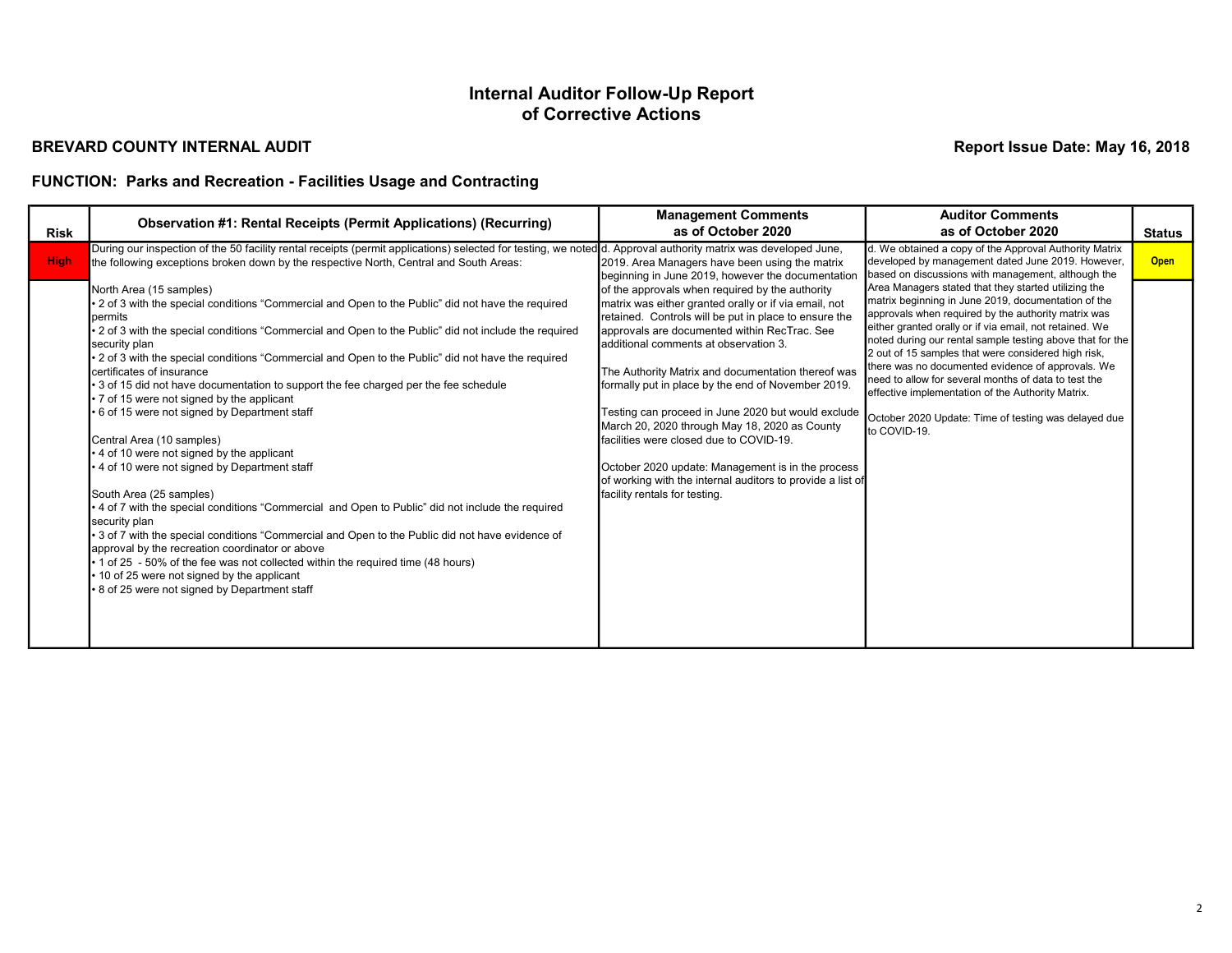#### BREVARD COUNTY INTERNAL AUDIT

Report Issue Date: May 16, 2018

### FUNCTION: Parks and Recreation - Facilities Usage and Contracting

| <b>Risk</b> | Observation #1: Rental Receipts (Permit Applications) (Recurring) (Cont'd.)                                                                                                                                                                                                                                                                                                                                                                                                                                                                                                                                                                                                                                                                                                                                                                                                                                                                                                                                                                                                              | <b>Management Comments</b><br>as of October 2020                      | <b>Auditor Comments</b><br>as of October 2020                                                               | <b>Status</b> |
|-------------|------------------------------------------------------------------------------------------------------------------------------------------------------------------------------------------------------------------------------------------------------------------------------------------------------------------------------------------------------------------------------------------------------------------------------------------------------------------------------------------------------------------------------------------------------------------------------------------------------------------------------------------------------------------------------------------------------------------------------------------------------------------------------------------------------------------------------------------------------------------------------------------------------------------------------------------------------------------------------------------------------------------------------------------------------------------------------------------|-----------------------------------------------------------------------|-------------------------------------------------------------------------------------------------------------|---------------|
| <b>High</b> | These types of exceptions can lead to the following: misappropriation of assets and / or failure to<br>capture and collect the appropriate revenue due to the County for facility rentals and usage; risk of<br>liability, claims and damages against the County including rental receipts (permit applications) not                                                                                                                                                                                                                                                                                                                                                                                                                                                                                                                                                                                                                                                                                                                                                                     |                                                                       |                                                                                                             | <b>Open</b>   |
|             | signed by the customer whereby the applicant acknowledges and agrees to the following:<br>"I am 18 years of age (21 years of age if alcohol will be present) or over and understand as a<br>representative of said event/organization, that I take full responsibility for each and every participant of<br>said function. I have read and agree to follow the rental rules I have been given for my activity. I hereby<br>waive any and all claims against the Board of County Commissioners and its employees and agents<br>arising out of any personal injury or property damage that is incurred during said function. I have also<br>read the information on the reverse side of this permit and agree to the terms and conditions hereof."                                                                                                                                                                                                                                                                                                                                         |                                                                       |                                                                                                             |               |
|             | <b>Auditor Recommendation</b>                                                                                                                                                                                                                                                                                                                                                                                                                                                                                                                                                                                                                                                                                                                                                                                                                                                                                                                                                                                                                                                            | ECD:                                                                  | <b>Testing Date:</b>                                                                                        |               |
|             | We recommend that the County consider the following:<br>a. Provide training to staff regarding the proper steps to complete the rental (permit application)<br>process including all required approvals and supporting documentation.<br>b. Scan the final signed rental receipts (permit applications) and any relevant supporting<br>documentation electronically into RecTrac.<br>c. Carry out periodic spot audits of rental receipts (permit applications) and relevant supporting<br>documentation.<br>d. Develop a formal, documented approval authority matrix for supervisor and above to review rentals<br>of a certain category that presents more risk of loss of revenue (sponsored / cosponsored vs.<br>commercial etc. category) or safety or reputational risk due to significance and nature of the activity,<br>public vs. private activity, alcohol / no alcohol, attendance, etc.<br>Note: These were both carryover recommended actions from the previous internal audit that<br>management informed us was still open prior to the commencement of our procedures. | a. Closed.<br>b. Closed.<br>Closed.<br>d. Completed, Pending Testing. | la. Closed.<br>b. Closed.<br>c. Closed.<br>d. March 2020; revised September 2020; revised<br>November 2020. |               |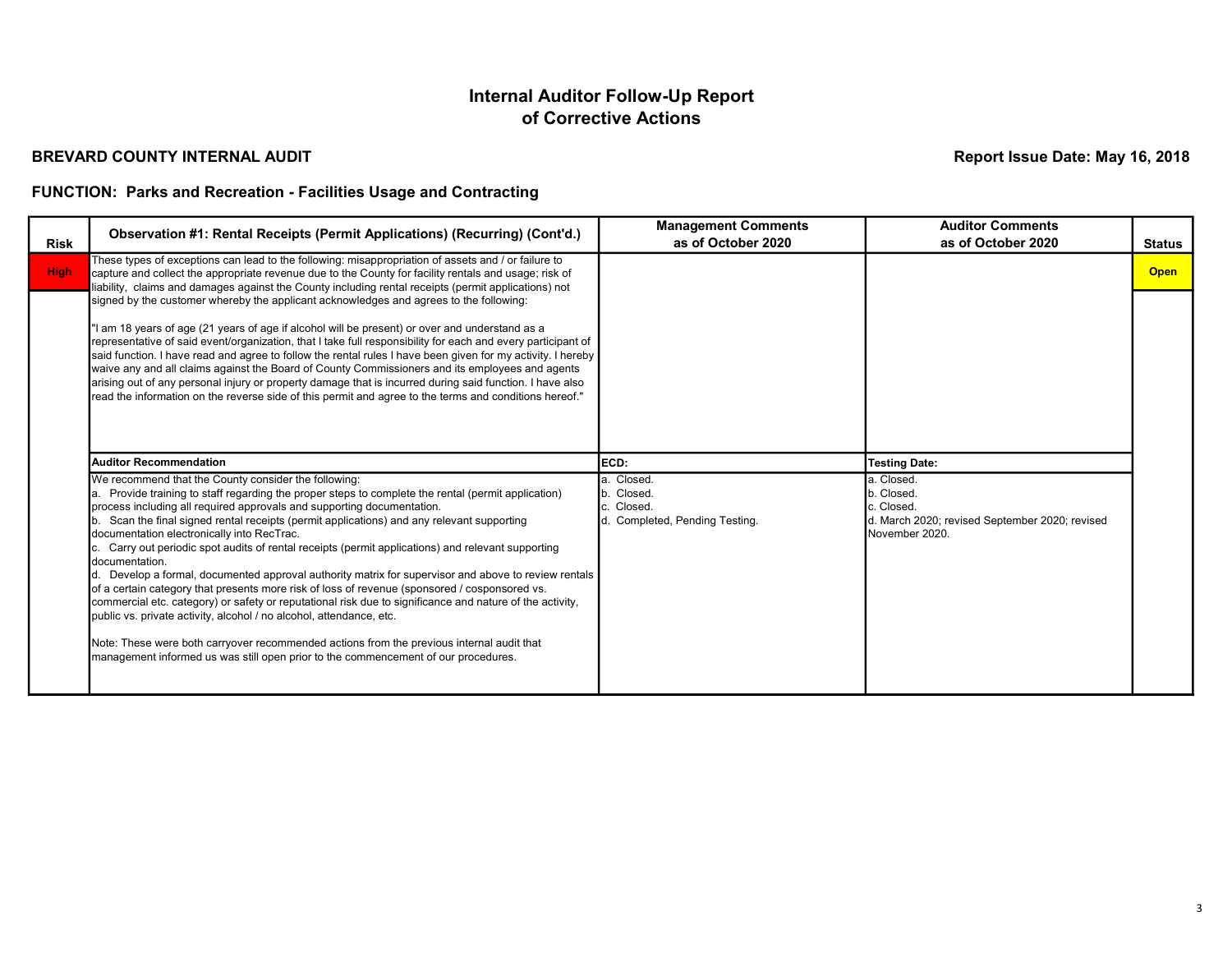#### BREVARD COUNTY INTERNAL AUDIT

Report Issue Date: May 16, 2018

## FUNCTION: Parks and Recreation - Facilities Usage and Contracting

|             |                                                                                                                                                                                                                                                                                                                                                                                                                                                                                                                                                                                                                                                                                                                 | <b>Management Comments</b>                                                                                                                                                                                                                                                | <b>Auditor Comments</b>                                                                                                                             |             |
|-------------|-----------------------------------------------------------------------------------------------------------------------------------------------------------------------------------------------------------------------------------------------------------------------------------------------------------------------------------------------------------------------------------------------------------------------------------------------------------------------------------------------------------------------------------------------------------------------------------------------------------------------------------------------------------------------------------------------------------------|---------------------------------------------------------------------------------------------------------------------------------------------------------------------------------------------------------------------------------------------------------------------------|-----------------------------------------------------------------------------------------------------------------------------------------------------|-------------|
| <b>Risk</b> | <b>Observation #4: Facility Keys Inventory (recurring)</b>                                                                                                                                                                                                                                                                                                                                                                                                                                                                                                                                                                                                                                                      | as of October 2020                                                                                                                                                                                                                                                        | as of October 2020                                                                                                                                  | Status      |
|             | Management provided a consolidated listing of the key's assigned (checked out) for each Area, but was The South Area has implemented the Best Lock<br>Moderate not able to provide an up-to-date master inventory for each Area to account for the completeness of the system. The Central Area will have the Best Lock<br>population such as Keys:                                                                                                                                                                                                                                                                                                                                                             | system installed by June 2020. The North Area staff                                                                                                                                                                                                                       | This recommendation is being implemented in<br>phases for each Parks and Recreation Area. We will<br>test the implementation as a whole after it is | <b>Open</b> |
|             | • Not checked-out<br>Unaccounted for (Missing / Lost)<br>' "Overdue"<br>The Central Area provided a Master Key Inventory Registry but the report had not been updated for<br>over a year (last updated 1/17/2017) and there were a number of keys unaccounted for. Further, the                                                                                                                                                                                                                                                                                                                                                                                                                                 | ordered hardware in October, 2019 and that<br>hardware has been replaced. The remaining cores<br>were ordered in March 2020. We spoke with Best<br>Lock on May 7, 2020 and they informed us that due<br>to COVID-19, the cores will not ship at least until<br>June 2020. | completed.                                                                                                                                          |             |
|             | disposition column of the report did not indicate the action taken to resolve these matters.<br>The South Area provided two separate reports: an unsigned key list; and an assigned key list that<br>included: name of key holder, date issued, location of key, title of employee, key #, and date issued; but delayed.<br>the column for date due was blank, and for department and there was no column for management/staff<br>approval/authorization of the key assignment.<br>The North Area did not provide key list reports beyond the consolidated listing of keys checked out<br>noted above.<br>The lack of proper maintenance of the facility keys can lead to the unauthorized or misuse of assets. | October 2020 update: Due to the extended nature of<br>the effects of COVID-19, installation was further                                                                                                                                                                   |                                                                                                                                                     |             |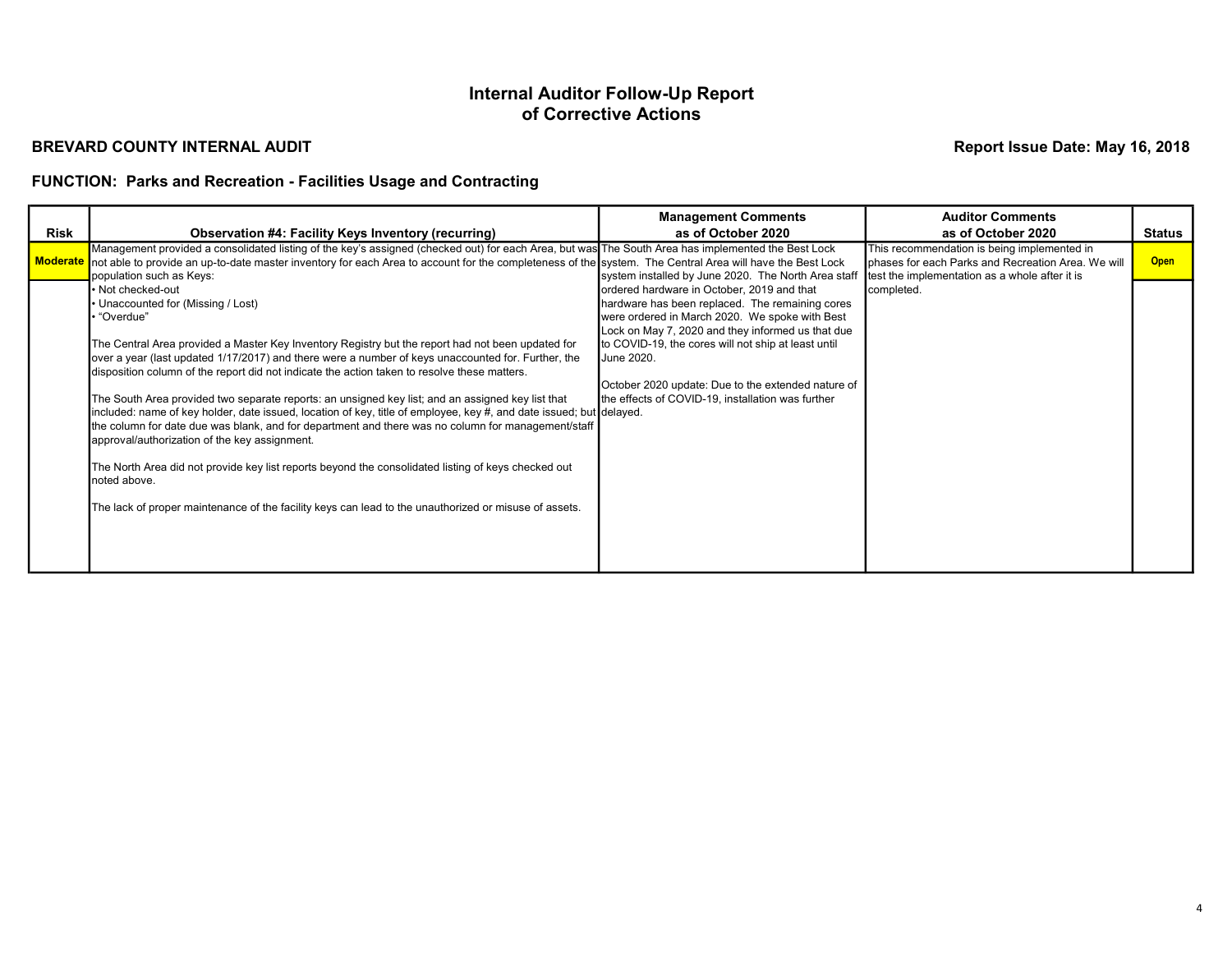#### BREVARD COUNTY INTERNAL AUDIT

Report Issue Date: May 16, 2018

### FUNCTION: Parks and Recreation - Facilities Usage and Contracting

|      |                                                                                                                                                                                                                                                                                                                                                                                                                                                                                                                                                                                                                                                                                                                                                                                                                                                                                                                                                                                                                                                                                          | <b>Management Comments</b>                                   | <b>Auditor Comments</b>          |               |
|------|------------------------------------------------------------------------------------------------------------------------------------------------------------------------------------------------------------------------------------------------------------------------------------------------------------------------------------------------------------------------------------------------------------------------------------------------------------------------------------------------------------------------------------------------------------------------------------------------------------------------------------------------------------------------------------------------------------------------------------------------------------------------------------------------------------------------------------------------------------------------------------------------------------------------------------------------------------------------------------------------------------------------------------------------------------------------------------------|--------------------------------------------------------------|----------------------------------|---------------|
| Risk | <b>Observation #4: Facility Keys Inventory (recurring) (continued)</b>                                                                                                                                                                                                                                                                                                                                                                                                                                                                                                                                                                                                                                                                                                                                                                                                                                                                                                                                                                                                                   | as of October 2020                                           | as of October 2020               | <b>Status</b> |
|      | <b>Auditor Recommendation</b>                                                                                                                                                                                                                                                                                                                                                                                                                                                                                                                                                                                                                                                                                                                                                                                                                                                                                                                                                                                                                                                            | IECD:                                                        | <b>Testing Date:</b>             |               |
|      | We recommend that management develop a complete, standardized Key Registry inventory (keys<br>checked-out and checked-in) consistent by Area that includes, but is not limited to the following data:<br>∙ Key Number<br>"Assigned To" - this section of the Key Registry should contain: the full name of the assignee along<br>with a title / description of who they are / represent.<br>Key Location – facility number, name, room number, etc.<br>Date issued / checked out<br>Date Due – recreation instructors, recreation partners, other rental users as applicable; upon<br>completion of the contractual usage period, the key(s) could be checked in to the respective Areas<br>Department management approval – column for tracking proper approval of the key assignments /<br>check out<br>Disposition – this column could indicate any keys not accounted for and the disposition / resolution<br>thereof<br>Based on our discussions with management, we understand that management is in the process of<br>updating the key inventory system to address these matters. | O: October 1, 2018<br>R: September 30, 2020<br>R: March 2021 | O: October 2020<br>R: April 2021 |               |

Open/Closed

= On schedule to complete ECDs

 $=$  Missed ECD (1st time), planned to complete by next stated ECD.

= Missed ECD (2nd time since latest revised ECD)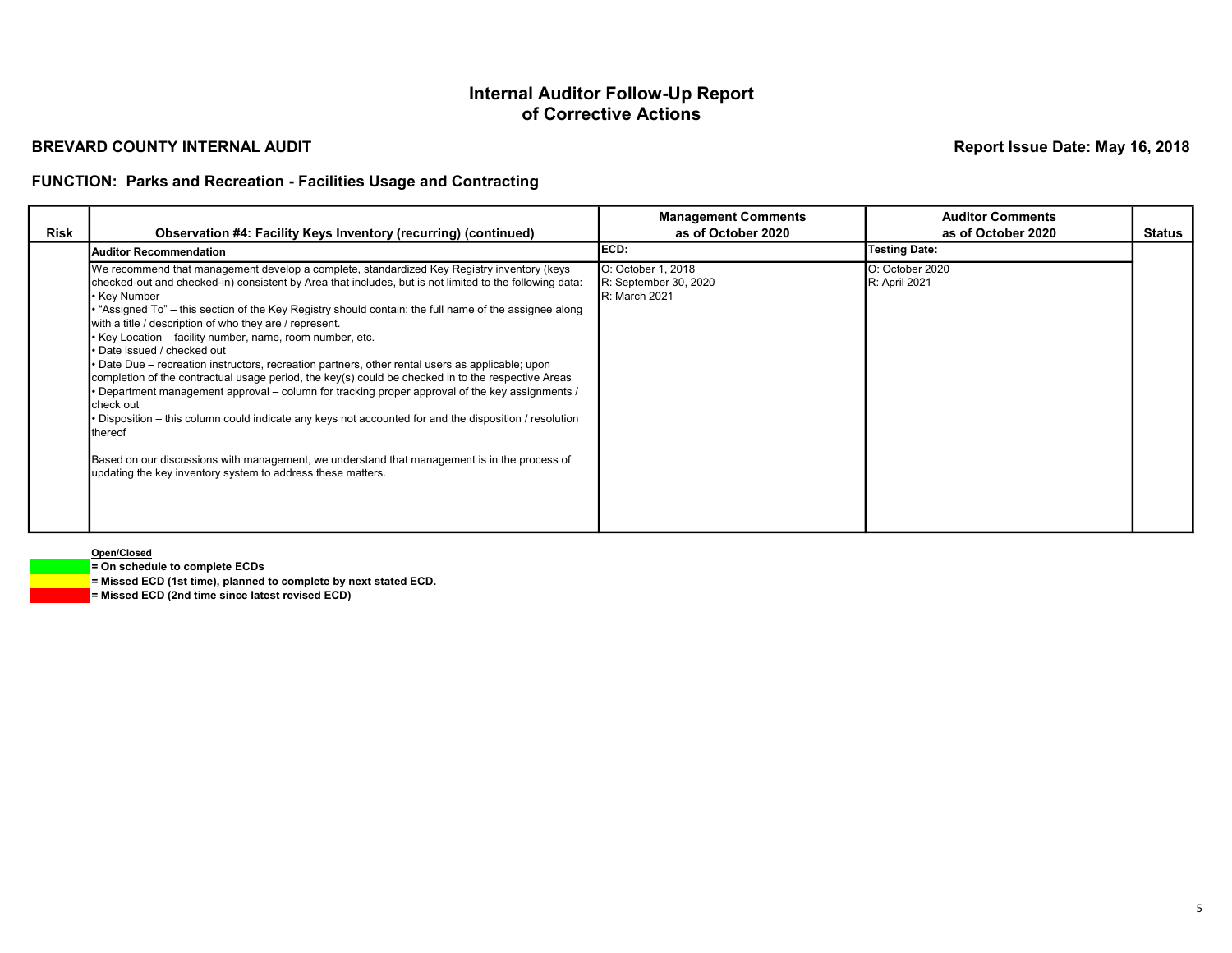### BREVARD COUNTY INTERNAL AUDIT

Report Issue Date: October 24, 2018

#### FUNCTION: Procurement and Contract Review

| <b>Risk</b> | <b>Observation #2: Contract Standardization</b>                                                                                                                                                                                                                                                                                                                                                                                                                                                                                                                  | <b>Management Comments</b><br>as of October 2020                                                                                   | <b>Auditor Comments</b><br>as of October 2020                                                     | <b>Status</b> |
|-------------|------------------------------------------------------------------------------------------------------------------------------------------------------------------------------------------------------------------------------------------------------------------------------------------------------------------------------------------------------------------------------------------------------------------------------------------------------------------------------------------------------------------------------------------------------------------|------------------------------------------------------------------------------------------------------------------------------------|---------------------------------------------------------------------------------------------------|---------------|
|             | Based on discussions with the Central Services Director and a Deputy County Attorney of the CAO, we a. The CAO has incorporated most of the language<br>Moderate noted the following:<br>There were inconsistencies among attorneys in the contract review feedback that were provided to                                                                                                                                                                                                                                                                        | into standard contracts although some items are<br>unique to departments. The CAO has to run the                                   | a. This item is in process and will be tested when the<br>contract templates have been completed. | Open          |
|             | the respective User Agency.<br>Many departments have developed their own contract templates for similar types of services/product<br>procurements that vary significantly in terms of form, structure and content (Utilities, Facilities, Parks<br>and Recreation, Solid Waste Management, etc.).<br>Based on follow-up discussions with the LSS Contract Review Team Lead, the LSS team's final<br>presentation will include the recommendation to establish a new LSS project to develop standardized<br>contract templates for Department and Countywide use. | changes through department directors and in some<br>cases the Assistant County Manager and then the<br>documents can be completed. |                                                                                                   |               |
|             | <b>Auditor Recommendation</b>                                                                                                                                                                                                                                                                                                                                                                                                                                                                                                                                    | ECD:                                                                                                                               | <b>Testing Date:</b>                                                                              |               |
|             | a. We recommend that the County develop standard contract templates for the most common<br>projects, services, etc. The development and final approval of standard contract templates should<br>include Risk Management and CAO participation.<br>b. We recommend that a process or policy be put in place for the County Attorney to review the<br>established contract templates annually to help ensure the terms and conditions are up-to-date with                                                                                                          | a.O: May 31, 2019; R: September 2020; R: Jan 2021.<br>b. Closed.                                                                   | . a. O: October 2020; R: Feb 2021.<br>b. Closed.                                                  |               |
|             | local ordinances, Federal and Florida Statues as applicable.<br>This will help facilitate consistency, efficiency and contract compliance in the contract development,<br>review and approval process for each Department and Countywide.                                                                                                                                                                                                                                                                                                                        |                                                                                                                                    |                                                                                                   |               |

Open/Closed

= On schedule to complete ECDs

 $=$  Missed ECD (1st time), planned to complete in next 3 month review

 $=$  Missed ECD (2nd time or over 3 months for revised ECD)